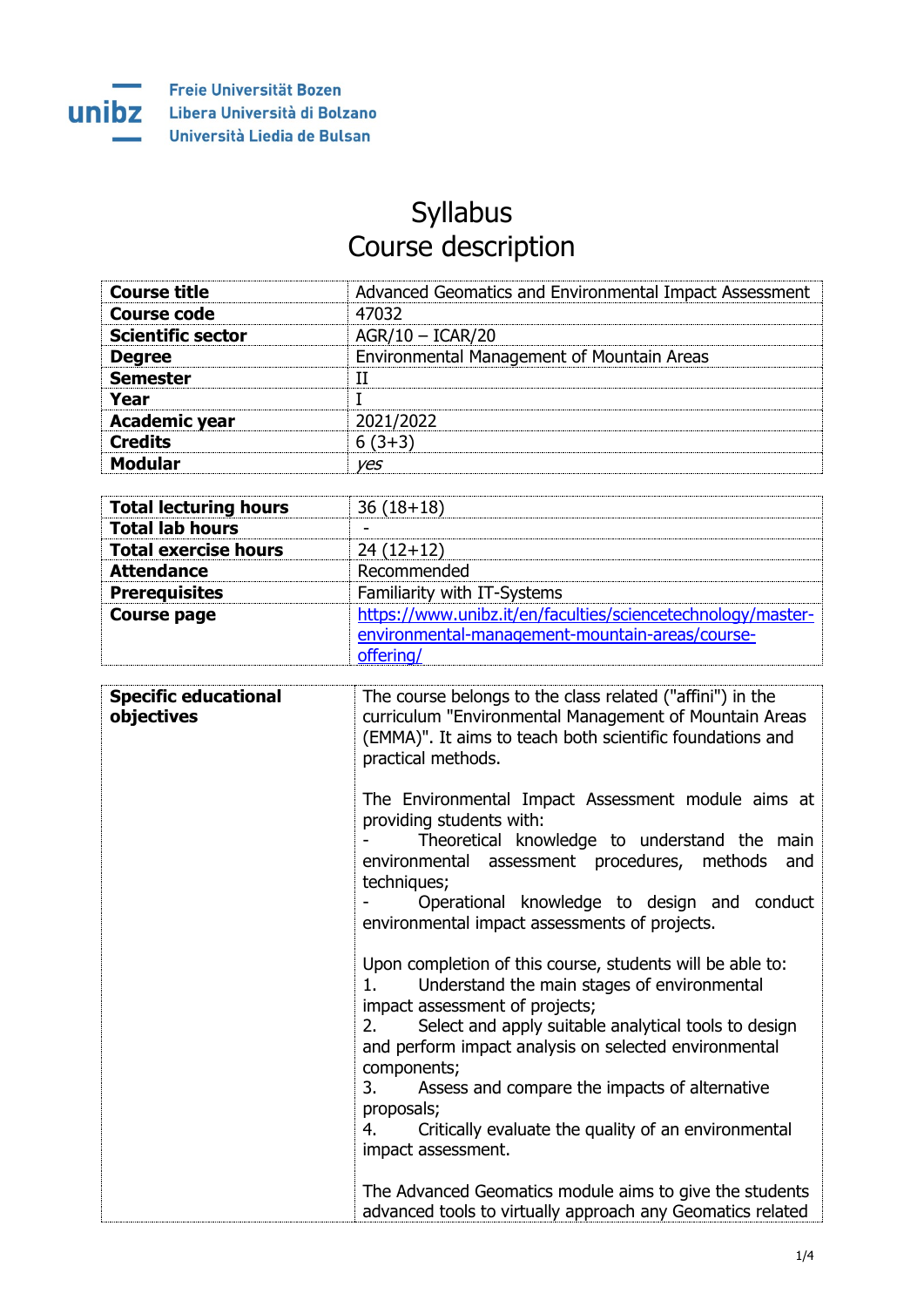

| problem. Students will be introduced into the techniques of<br>geographic scripting, which will allow them to then solve<br>complex geographic matters by writing simplified programs<br>to access online datasets, download them, process them in<br>batch mode, generate spatially aggregated data and<br>produce reports to describe them. |
|-----------------------------------------------------------------------------------------------------------------------------------------------------------------------------------------------------------------------------------------------------------------------------------------------------------------------------------------------|
| Upon completion of this course, students will be able to:<br>1. write simple geographic scripts<br>2. generate spatially aggregated datasets from spatial<br>and non spatial information<br>3. process raster and vector data<br>4. embed advanced processing modules for forestry<br>analysis into geographic scripts                        |

| <b>Module 1</b>                                    | <b>Environmental Impact Assessment</b>                                                                                                                                                                                                                                                                                                                                                                                                                                                                                                                                                                                       |
|----------------------------------------------------|------------------------------------------------------------------------------------------------------------------------------------------------------------------------------------------------------------------------------------------------------------------------------------------------------------------------------------------------------------------------------------------------------------------------------------------------------------------------------------------------------------------------------------------------------------------------------------------------------------------------------|
| <b>Lecturer</b>                                    | Davide Geneletti, davide.geneletti@unibz.it<br>University of Trento, email davide.geneletti@unitn.it, tel:<br>0461282685, webpage: http://www.planningfores.com                                                                                                                                                                                                                                                                                                                                                                                                                                                              |
| <b>Scientific sector of the</b><br><b>lecturer</b> | ICAR/20                                                                                                                                                                                                                                                                                                                                                                                                                                                                                                                                                                                                                      |
| <b>Teaching language</b>                           | English                                                                                                                                                                                                                                                                                                                                                                                                                                                                                                                                                                                                                      |
| <b>Office hours</b>                                | See timetable                                                                                                                                                                                                                                                                                                                                                                                                                                                                                                                                                                                                                |
| <b>Teaching assistant (if any)</b>                 |                                                                                                                                                                                                                                                                                                                                                                                                                                                                                                                                                                                                                              |
| <b>List of topics covered</b>                      | The course will cover the following topics:<br>1. Introduction to environmental assessment:<br>concepts, procedures and legislation;<br>2. Environmental Impact Assessment: procedural and<br>technical aspects; actors;<br>3. Main stage of Impact Assessment<br>4. Scoping and baseline study for environmental<br>impact assessment;<br>5. Impact analysis on selected environmental<br>components;<br>6. Impact mitigation and off-sets;<br>7. Cumulative effects and principles of sustainability<br>assessment;<br>8. Multicriteria analysis to compare project<br>alternatives;<br>9. Case studies in mountain areas. |
| <b>Teaching format</b>                             | Lectures are combined with presentation and discussion<br>of case studies and short assignments, using problem-<br>based learning techniques.<br>Presentations, reading material and links to additional<br>resources will be made available on the Reserve<br>collection.                                                                                                                                                                                                                                                                                                                                                   |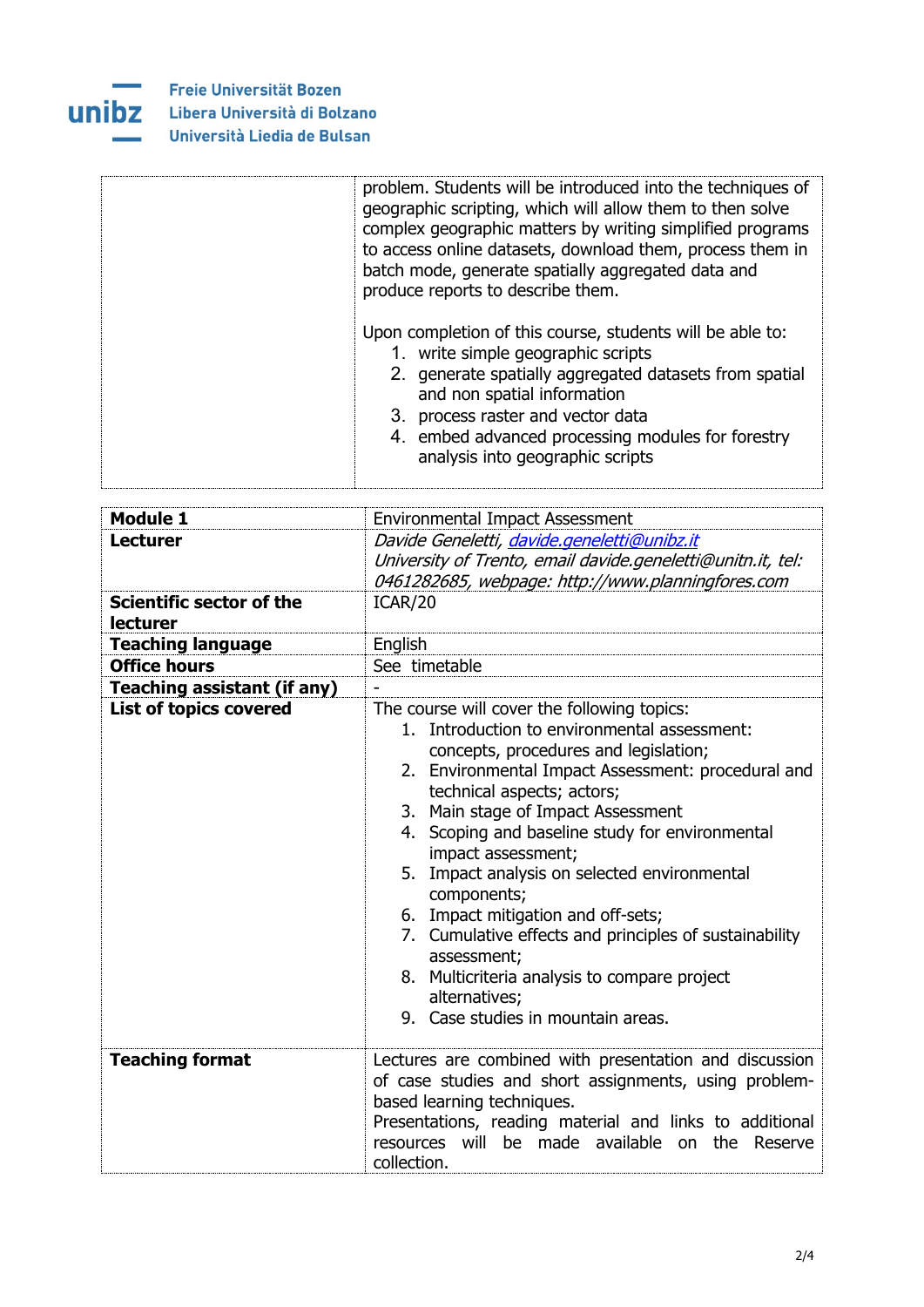## **Committee** unibz

Freie Universität Bozen Libera Università di Bolzano Università Liedia de Bulsan

| <b>Module 2</b>                      | <b>Advanced Geomatics</b>                                                                                                                                                                                                                                                                                                           |
|--------------------------------------|-------------------------------------------------------------------------------------------------------------------------------------------------------------------------------------------------------------------------------------------------------------------------------------------------------------------------------------|
| <b>Lecturer</b>                      | Andrea Antonello, Free University of Bolzano. Email:                                                                                                                                                                                                                                                                                |
|                                      | andrea.antonello@unibz.it                                                                                                                                                                                                                                                                                                           |
| Scientific sector of the<br>lecturer | <b>AGR/10</b>                                                                                                                                                                                                                                                                                                                       |
| <b>Teaching language</b>             | English                                                                                                                                                                                                                                                                                                                             |
| <b>Office hours</b>                  | See timetable                                                                                                                                                                                                                                                                                                                       |
| Teaching assistant <i>(if any)</i>   | $\prime\prime$                                                                                                                                                                                                                                                                                                                      |
| <b>Office hours</b>                  |                                                                                                                                                                                                                                                                                                                                     |
| <b>List of topics covered</b>        | The course will cover the following topics:<br>1. Installation of the tools and quickstart<br>Review of data types and coordinate reference<br>2.<br>systems<br>3. Geographic scripting<br>4. Processing vector data<br>5. Processing raster data<br>6. Introduction to existing processing modules<br>Producing aggregated reports |
| <b>Teaching format</b>               | The lectures will be composed of presentations and<br>exercises at the computer. The presentations will be<br>available on the unibz reserve collection.                                                                                                                                                                            |

| <b>Learning outcomes</b> | <b>Knowledge and understanding</b> of i) basic and applied<br>concepts in Environmental Impact Assessment; ii)<br>usefulness of different tools and techniques to support<br>impact assessment;                                       |
|--------------------------|---------------------------------------------------------------------------------------------------------------------------------------------------------------------------------------------------------------------------------------|
|                          | <b>Applying knowledge and understanding to</b><br>i)<br>proposing solutions to impact assessment problems by<br>assessing and comparing possible alternatives                                                                         |
|                          | <b>Making judgements</b> on the most suitable approaches,<br>methodologies and workflows to address a broad range of<br>problems in environmental impact assessment, and on the<br>datasets required to perform the analysis.         |
|                          | <b>Communication skills</b> to present basic concepts and<br>case study applications related to impact assessment to<br>both a technical and non-technical audience clearly,<br>concisely and using adequate technical terminology.   |
|                          | <b>Learning skills</b> to autonomously deepen and update the<br>knowledge acquired during the course seeking relevant<br>information on scientific and technical literature, for their<br>future professional and/or academic studies |